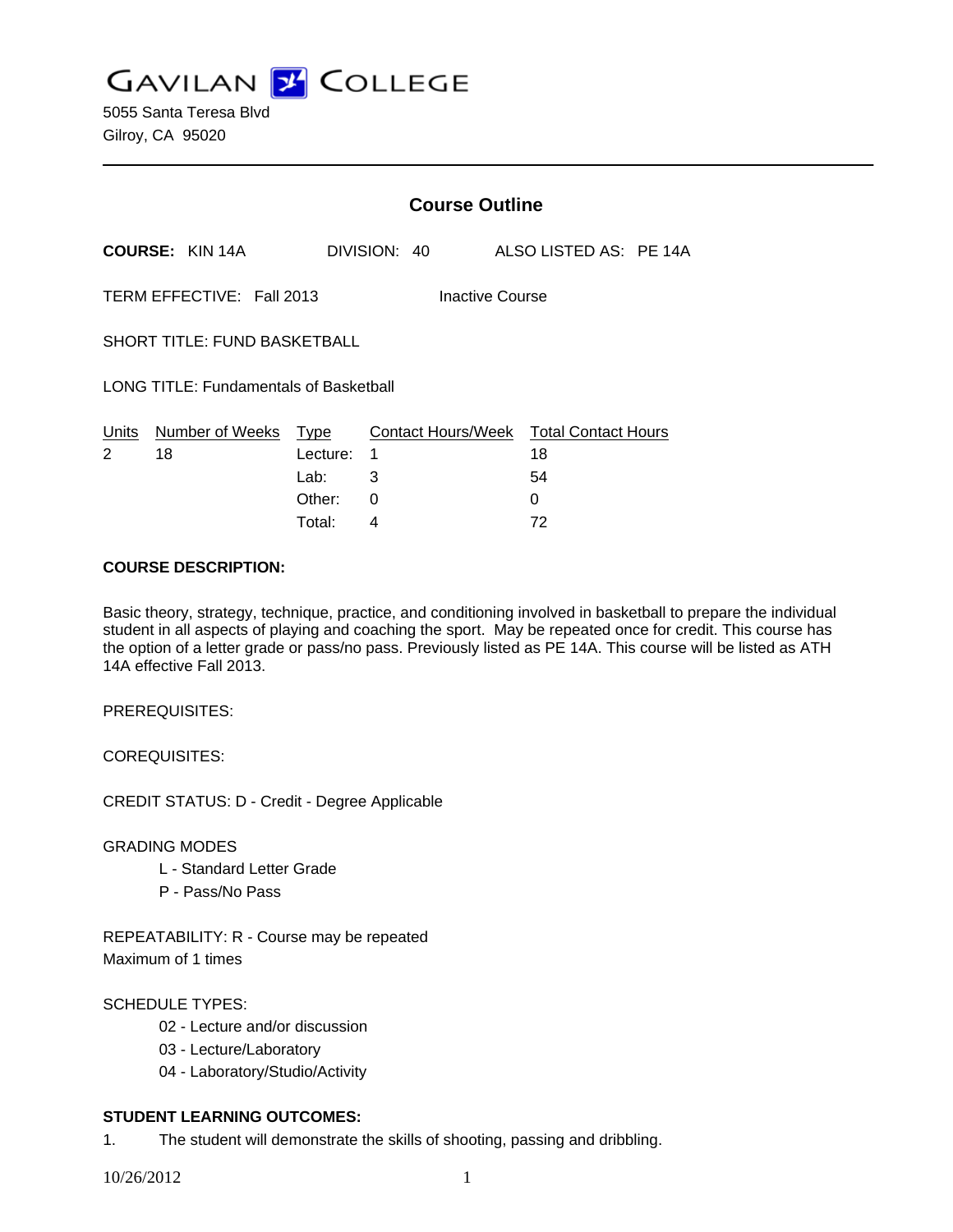ILO: 7, 2 Measure: performance

2. The student will explain the proper mechanics for screening, rebounding and the defensive stance. ILO: 7, 1, 2, 4

Measure: demonstration, oral report, role playing, exam

3. The student will recognize basic offensive and defensive situations common to basketball and react accordingly.

ILO: 7, 2

Measure: demonstration, written exam

### **CONTENT, STUDENT PERFORMANCE OBJECTIVES, OUT-OF-CLASS ASSIGNMENTS**

Inactive Course: 09/24/2012

4 Hours

Introduction and discussion of course syllabus and grading procedures. Equipment, conditioning and stretching for basketball will be discussed. Students who repeat the class will be provided with opportunities to lead and demonstrate.

HW: Students will design a flexibility and conditioning program specific to the position they play.

SPO: Students will demonstrate the correct methods of stretching and participate in conditioning drills.

16 Hours

Fundamentals of offensive guard play including the essential fundamentals of dribbling, passing, shooting, rebounding, cutting and faking will be presented. The fundamentals of offensive forward and post play will be discussed, such as creating a lead, one on one from the wing and high post areas, passing, screening, low, mid, and high post moves, rebounding, shooting, and moving without the ball. Lecture, discussion, film, and guided practice will be provided to assist in learning each of these skills. Students who repeat the class will become more proficient in these skills through repetition of the drills in this course. They will become more proficient in executing advanced moves from the forward and post positions.

HW: An out of class assignment will be watching a video of basketball players performing the skills required for guard play and writing a description of the techniques observed. Forward and post play will also be observed and recorded.

SPO: Students will explain and then demonstrate basic offensive guard fundamentals. They will also describe and demonstrate fundamental offensive forward and post play.

## 8 Hours

Team offensive styles of play. Introduction to the very basic offenses such as four and five man passing game. The skills and movements involved in executing both types of offenses from the guard, forward and center positions will be introduced through lecture, demonstration, video and guided practice. Students who repeat the class will be provided leadership roles through peer teaching. They will become more proficient in their skills through repetition.

HW: Students will diagram each of the offenses, showing the patterns and movements for each player.

SPO: Students will discuss and perform the four and five player passing game. They will execute from the guard, forward and center positions the skills required for the passing game.

#### 16 Hours

Individual defensive fundamentals including proper stance and footwork. One on one on the ball defense, guard/guard, guard/forward, post, and two on two wing/post defense will be discussed and performed in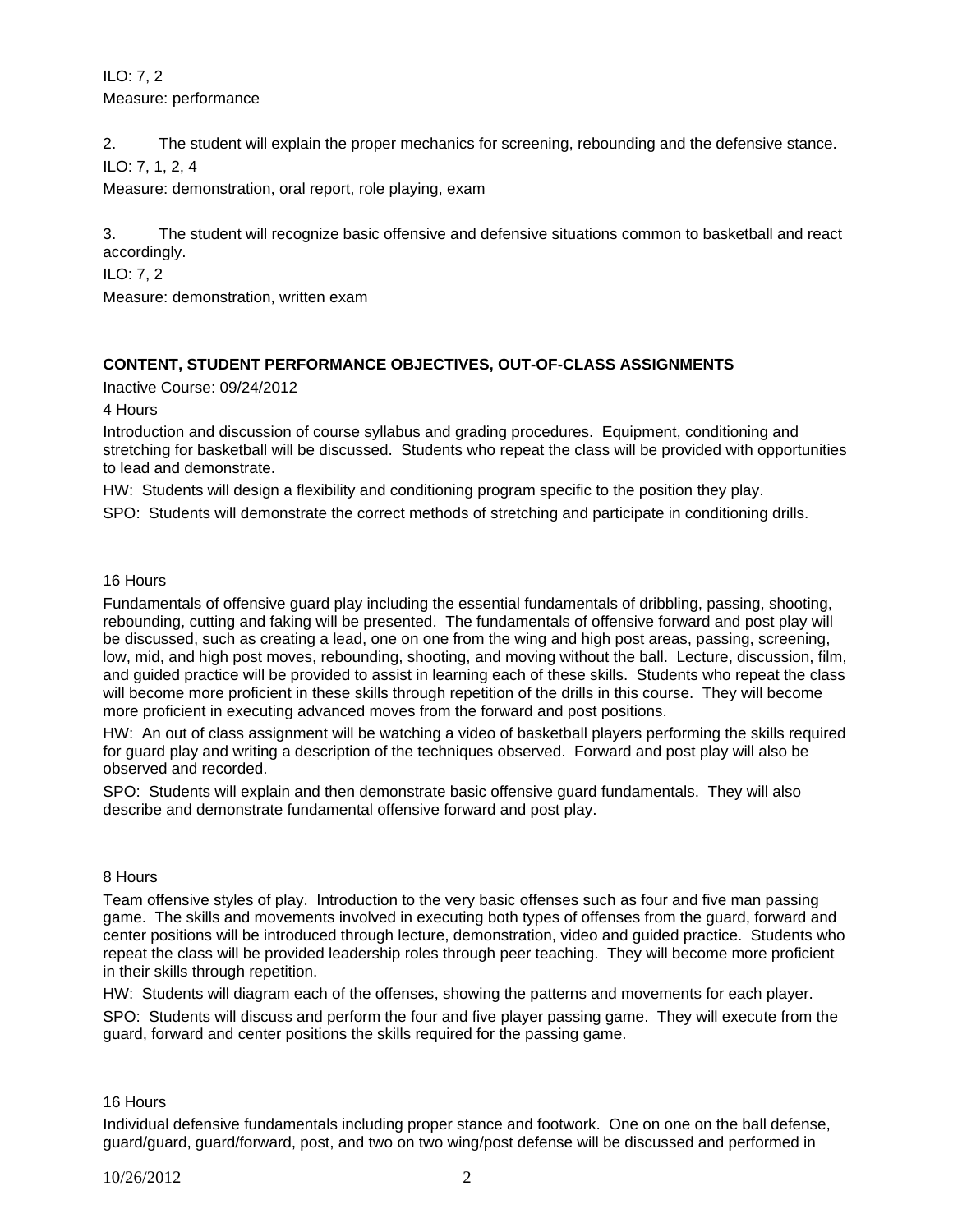small group and team situations. Presentation on team defensive fundamentals against special situations. Philosophies and techniques of playing team defense will be explained. Defending the guard, forward, dribble rotation, short 17, high post scissors, forward clear, screen and rolls, and the dribble rub will be practiced. Students who repeat this course will have the opportunity to practice their individual and team defensive skills against more advanced and complex offenses.

HW: Students will gather photos of players which show the proper defensive stance and position both on the ball and in team situations and explain these techniques. They will create an outline of their personal responsibilities in the team defensive scheme.

SPO: Students will discuss and perform individual defensive skills including the proper stance and footwork. They will demonstrate sound team defensive fundamentals in practice and game-like situations.

#### 16 Hours

Zone offensive techniques such as moving the ball, moving players, stepping into the gaps, and relocating. Sequential drills and watching film will be utilized. Presentation on zone offenses and zone defenses, including playing and attacking the 2-3 and 1-2-2. Students will set-up in and attack two guard and one guard zone defenses. Information will be provided through lecture, demonstration, watching film and guided practice. Students who repeat the course will become more proficient in these basic skills and will be exposed to advanced methods for attacking zone defenses.

HW: As an out of class assignment students will watch two games of teams attacking zones and write down as many fundamental zone attack skills as they see. This will then be discussed in class.

SPO: Students will demonstrate the offensive skills required to break down a zone defense. They will execute a 2-3 and 1-2-2 zone offense and zone defense.

#### 8 Hours

Rules of the game. Lecture and discussion on the basic rules involved in basketball. Interclass play and semester review. Students who repeat the class will demonstrate their knowledge of the rules by officiating scrimmages. They will become more proficient in executing their skills during game play through repetition.

HW: Students will read two case studies in the NCAA Basketball Rules Book. They will analyze and interpret the ruling and explain when the ruling might come into play. They will watch a game and write a critique of the officiating.

SPO: Students will officiate a scrimmage and make the correct calls depending on the infraction. They will demonstrate all the skills learned throughout the class during game play.

2 Hours Final Examination

#### **METHODS OF INSTRUCTION:**

Lecture, demonstration, guided practice, video-analysis and interpretation, and group discussions.

### **METHODS OF EVALUATION:**

The types of writing assignments required: Written homework The problem-solving assignments required: None The types of skill demonstrations required: Performance exams The types of objective examinations used in the course: Multiple choice True/false

10/26/2012 3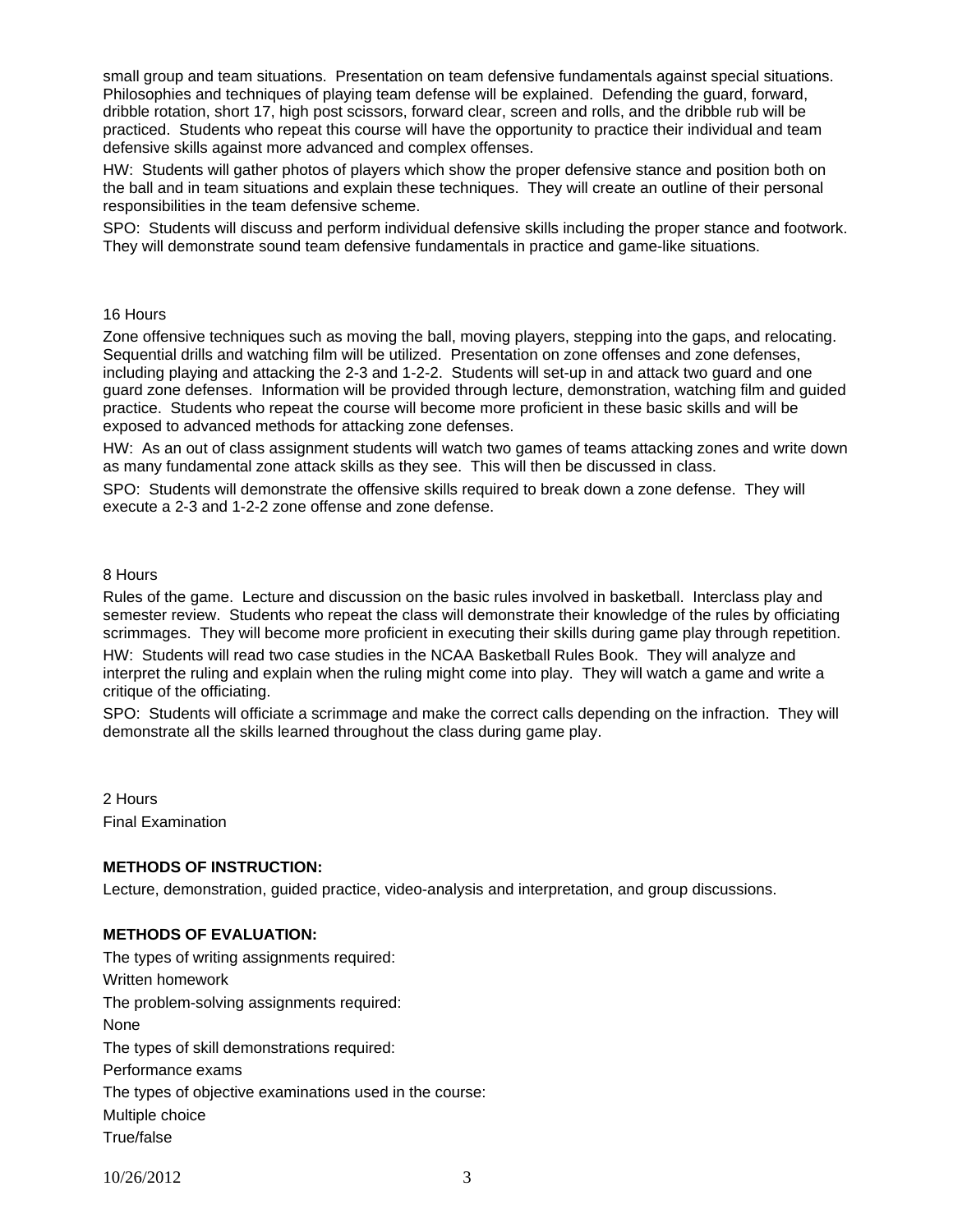Matching items Completion Other category: Other: Requires student participation The basis for assigning students grades in the course: Writing assignments: 15% - 20% Problem-solving demonstrations: 0% - 0% Skill demonstrations: 30% - 50% Objective examinations: 15% - 20% Other methods of evaluation: 20% - 40% JUSTIFICATION:

The department is requesting a name change, from the Physical Education and Athletics Department to the Department of Kinesiology and Athletics. The reasons for this action include:

1) A desire to follow suit with the 4-year colleges and universities.

2) A trend in the field. Community colleges are moving in this direction with Cabrillo College already taking this action. Others such as Sacramento City College, Mission College, and Diablo Valley College are also in the process of changing their name as well. Gavilan College can be a leader in this trend.

3) This more closely describes what our profession is about.

"Kinesiology is the academic discipline concerned with the art and science of human movement."

4) The state academic senate has proposed that Kinesiology and Exercise Science majors be added to the Disciplines List so they have recognized the move in this direction.

5) Over recent years, there have been discussions within the State regarding the need to streamline Physical Education as a discipline. This would help with the negative connotation that is often identified with this discipline. Gavilan College has worked hard to modify our programs to meet State requirements for our major. The name change would be another step in the right direction.

# **REPRESENTATIVE TEXTBOOKS:**

## **ARTICULATION and CERTIFICATE INFORMATION**

 Associate Degree: GAV E1, effective 201170 CSU GE: CSU E1, effective 201170 IGETC: CSU TRANSFER: Transferable CSU, effective 201170 UC TRANSFER: Transferable UC, effective 201170

# **SUPPLEMENTAL DATA:**